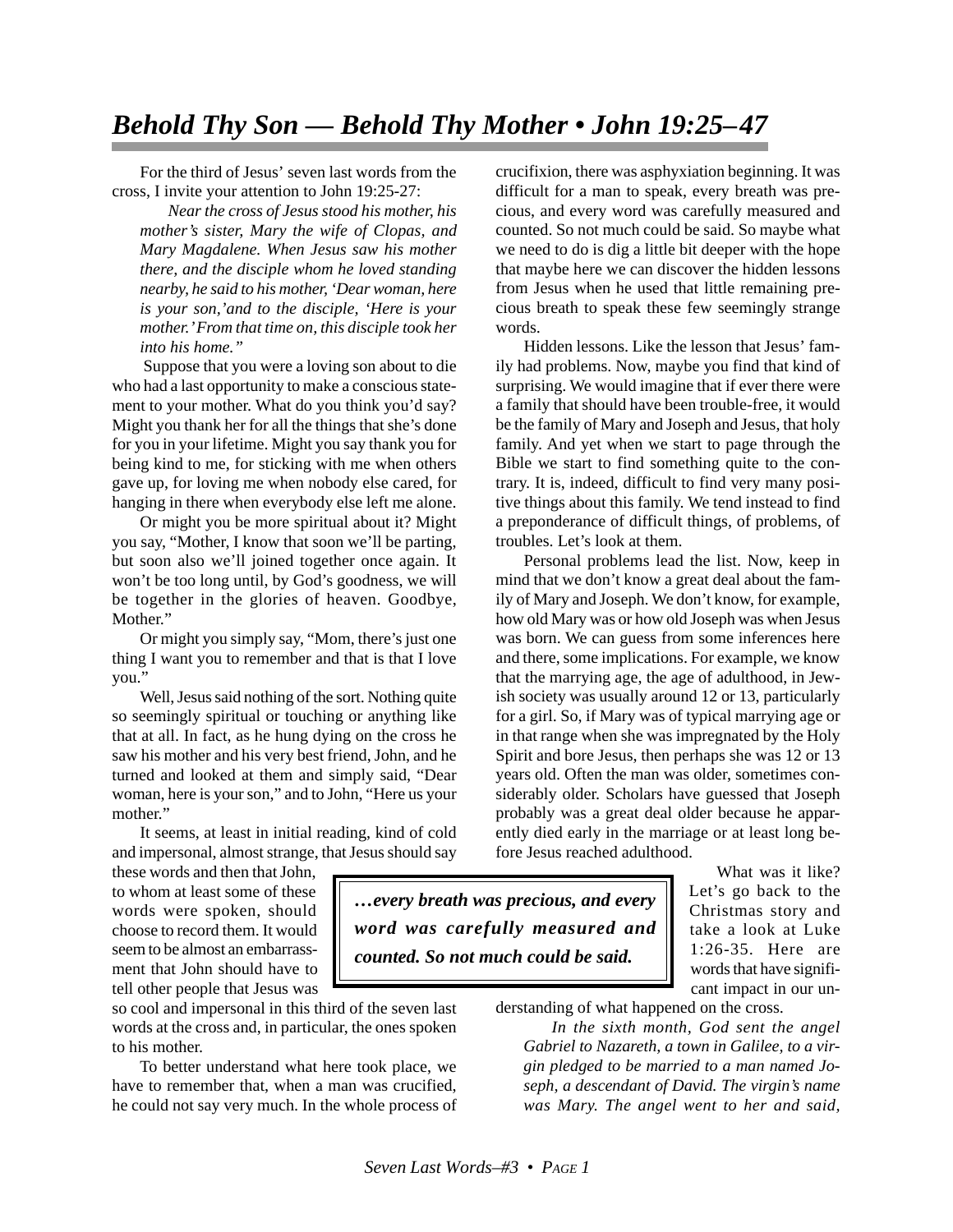*"Greetings, you who are highly favored! The Lord is with you."*

*Mary was greatly troubled at his words and wondered what kind of greeting this might be. But the angel said to her, "Don't be afraid, Mary, you have found favor with God. You will be with child and give birth to a son, and you are to give him the name Jesus. He will be great and will be called the Son of the Most High. The Lord God will give him the throne of his father David, and he will reign over the house of Jacob forever; his kingdom will never end."*

*"How will this be," Mary asked the angel, "since I am a virgin?"*

*The angel answered, "The Holy Spirit will come upon you, and the power of the Most High will overshadow you. So the holy one to be born will be called the Son of God.."*

We tend to read the Christmas story from the prospective of heaven, or at least from the prospective of the  $21<sup>st</sup>$  Century, and to heaven it was a great blessing, a fantastic statement. "Greetings, you who are highly favored! The Lord is with you." And Gabriel himself was sent to deliver that message.

 But to Mary it may well have seemed more like a practical curse than an actual blessing from heaven. Imagine. Imagine being a 12 or 13-year-old girl, confronted by an angel who tells you that you are going to be made pregnant by God. How do you handle something like that? Mary was a simple peasant girl.

And then she had to explain to Joseph and to her mother and to her father and to her neighbors and to her school friends and everybody else that an angel, Gabriel, came and told her this story. We don't find Mary jumping up and down for joy or clapping her hands in glee. In verse 29 it says that she was greatly troubled at his words.

And that was only the beginning of her troubles. The troubles continued. It wasn't long after that, to fulfill prophecy and because of what was happening in the taxation of society under the Roman rule, that she had to move—full term pregnant, across country, from Nazareth to Bethlehem. And when she got there, there was no place to stay, and her baby had to be born in a stable. And, if that wasn't enough, her privacy was invaded by complete strangers - shepherds whom she had never met, wise men who came from a different country and spoke a different language.

Things continued to get worse and her troubles mounted when King Herod issued an edict that all the boy babies would be killed. She escaped that, but what about her friends? What about the other mothers who had babies then? What about all of those that she knew, all those that she shared her joy with? They must have hated her for bringing this upon their families if they knew that Jesus had anything to do with it. They must have communicated that hate.

And then Mary and her family had another move to another country, to another language, to another job, to all kinds of new problems and difficulties. You see, life was not easy for the family of Jesus. It was loaded with trouble from before the time he was born, personal problems.

Sometimes we think that when we are associated with Jesus Christ our personal problems simply disappear, that from that day on there are no personal difficulties that we as believers face. But both experience and the record of the Bible says it is not always that way.

It was not just personal problems, there were in that family relational problems as well. The few times that we see a little glimpse of Jesus' relationship with his family, we see some relational strains.

Take a look again in your Bibles at Luke 2:41- 51. You may recall the story of how Jesus officially came to that time of manhood, his bar mitzvah, and he was in Jerusalem, and the family was treating him as an adult and assuming that he would travel with them back to Nazareth. But then Mary and Joseph discovered that Jesus wasn't along with them and so they went back and had to find him. In verse 48 we read: "When his parents saw him, they were astonished. His mother said to him, 'Son, why have you treated us like this? Your father and I have been anxiously searching for you."

She sounds just like a mother, just the way she says that!

And he said to them, " 'Why were you searching for me? Didn't you know I had to be in my Father's house?' But they did not understand what he was saying to them."

The relationships in the family must have been strained. It hardly could have been easy to raise a child who was the Son of God, to have a stepson who was the Son of God, to have a brother who was the Son of God.

It continues in the well-known story of John, chapter 2, in the first miracle of Jesus at Cana in Galilee. You remember that there was a wedding feast. Jesus was there, and they run out of wine. Mary wanted Jesus to do something about it, but, with a coolness that makes us uncomfortable, he said, "Dear woman, why do you involve me? My time has not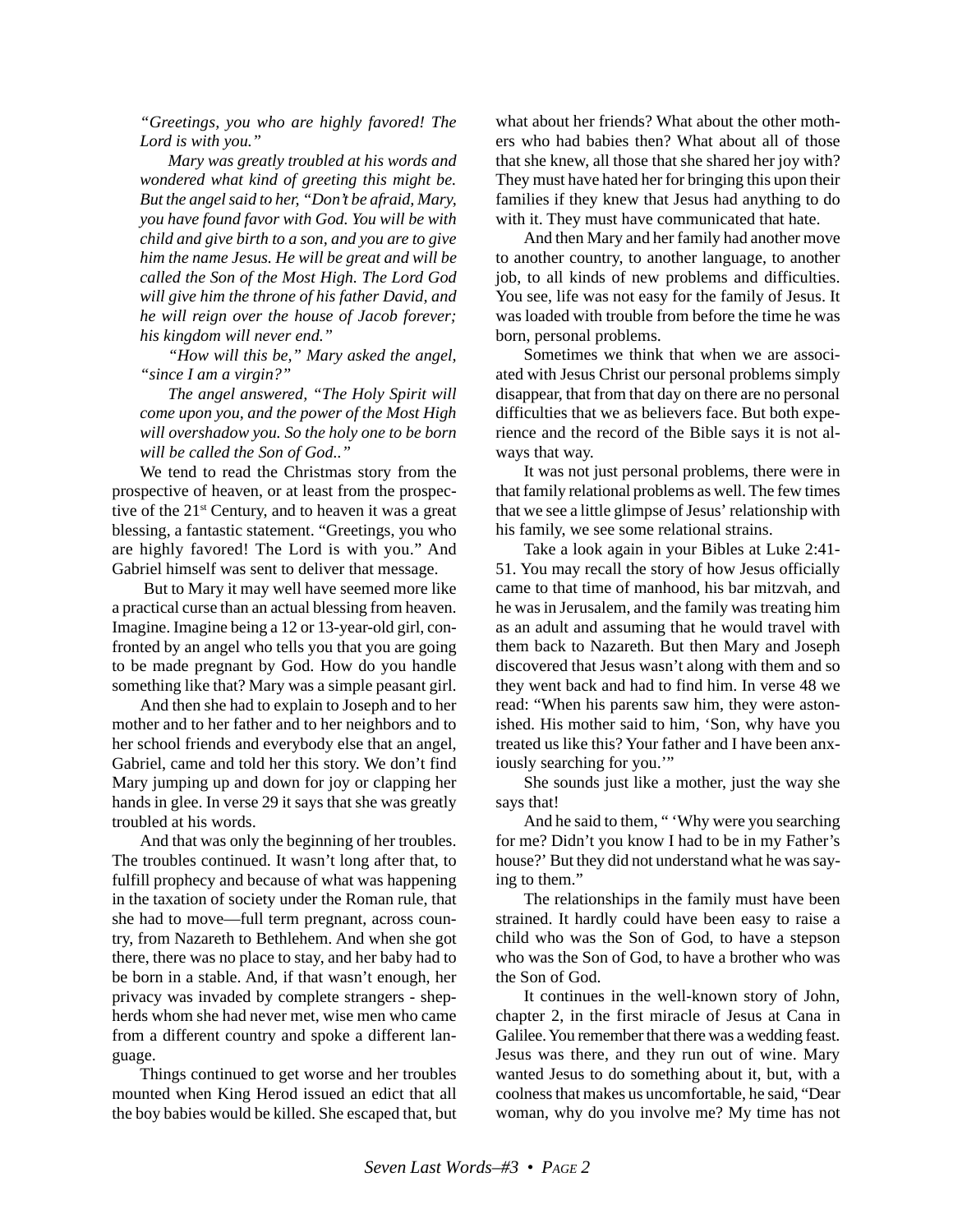yet come." And Mary again must have been embarrassed in front of everyone to have Jesus speak to her that way.

Or take a look at Matthew 13:53-58. In this case it's Jesus' first sermon in the synagogue, the local synagogue in Nazareth, the place where they all went to church on the Sabbath day. It was time for Jesus, who was increasingly well known, to speak in the synagogue at home to the people whom everybody in the family knew. And so he did.

*When Jesus had finished these parables, he moved on from there. Coming to his hometown, he began teaching the people in their synagogue, and they were amazed.*

*"Where did this man get this wisdom and these miraculous powers?" they asked. "Isn't this the carpenter's son? Isn't his mother's name Mary, and aren't his brothers James, Joseph, Simon and Judas? Aren't all his sisters with us? Where then did this man get*

 *all these things?" And they took offense at him.*

*But Jesus said to them, "Only in his hometown and in his own house is a prophet without honor."*

*And he did not do many mighty works there because of their lack of faith.*

 Again, you can only begin to imagine what it must have been like after church that Sabbath day when they went back home and when they had their Sabbath day dinner. When his brothers and sisters were in conversation, would they have been embarrassed because they had told everybody to come and hear Jesus. He's doing miracles, and he's saying

mighty things. And then everybody's friends said, "He isn't so great. I didn't see him do any miracles."

It would be kind of like having somebody who leaves and goes away to another place, maybe your son. And he comes back and shares publicly what he's been do-

ing and everybody starts saying about your son, "You know, I don't know what everybody is so excited about—he didn't seem that good to me. I don't know why everybody is going to hear him. You know, what's the big deal with your son, anyway? Who does your brother think he is? What's this all about?"

One more place to look is in Luke, chapter 8. Maybe this is the most pressing of all of the difficulties in family relationships. Jesus is preaching and Mary and the family come together and Jesus is so busy, in Luke 8:19-21, that they can't even get an appointment with him. So verse 19 says:

*Now Jesus' mother and brothers came to see him, but they were not able to get near him because of the crowd. Someone told him, "Your mother and brothers are standing outside, wanting to see you."*

*He replied, "My mother and brothers are those who hear God's world and put it into practice."*

Once again, what do you think it was like? What do you think the conversation was as they left and couldn't even get an appointment to see Jesus? Do you think they were saying kind and warm things about him? Do you think that helped family relationships, that they couldn't even manage to see their popular son and brother?

Now I do not want by any means to give the impression that Jesus treated his family sinfully because he did not. But understand that it wasn't easy to have God for your son, to have God for your brother. As Jesus reached adulthood, his mission, his calling, that which God had sent him to do, was not primarily focused in that little nuclear family. He was called to redeem Israel, to redeem the world, and so his ministry from age 12 onward was like a flower that was blossoming open to all the world and was not any longer limited to a little household in Nazareth.

But it wasn't just personal problems and it wasn't just relational problems, there were financial problems in that family, too. You may remember that af-

*As Mary stood at the foot of the cross that day, she was a widow who needed someone to take care of her. And Jesus could no longer do that one.*

ter Jesus was born and after the ritual time of purification had taken place, Mary took Jesus to the Temple and there he was to be presented. The Old Testament law was explicit that at that time when a son, particularly a first-born son, was pre-

sented at the Temple that a lamb was to be sacrificed. But maybe you remember reading in Luke, chapter 2, that Mary and Joseph didn't sacrifice a lamb, but instead they sacrificed a pair of turtle doves and two pigeons. That's a far cry from a lamb. But there was a provision in the law, it's back in the Old Testament in Leviticus 12:8, that if people were so absolutely poor that they couldn't afford one lamb to sacrifice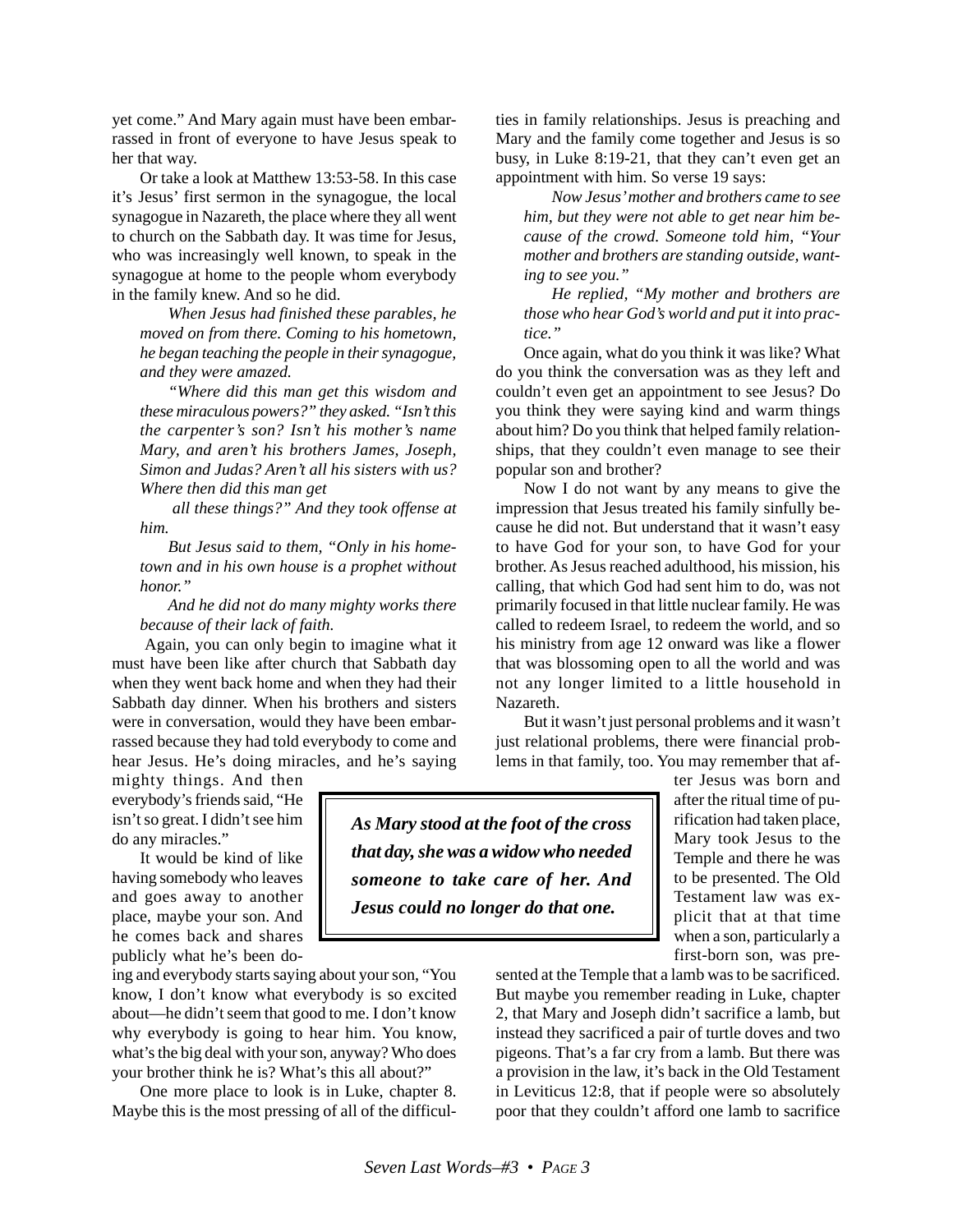for their first-born son, it was okay for those poorest of poor to instead sacrifice turtle doves and pigeons. Jesus was born into one poor, poor, poor family. They couldn't even afford a lamb.

Now today in our society, fortunately, we have many, many provisions to help the poor, perhaps not enough. We have government assistance and we have our own savings and we have social security and Medicare and Medicaid and all kinds of things. But in those days there were none of those things, particularly for those who couldn't work.

By the time Jesus was 30 years old, Joseph had probably died leaving Mary a widow. And as you read through the Bible you find repeatedly the exhortation to take care of widows. You know why? Because usually widows had only a couple of means of subsistence left and often those were begging and prostitution. And so the church was called upon to care for widows, and Mary was in that category. She was poor. She was poor from the time she was married until the time she was widowed.

Poor people don't save for the next day. Poor people are grateful if they can make it through that day! And so there were financial problems that pressed in upon them.

As Mary stood at the foot of the cross that day, she was a widow who needed someone to take care of her. And Jesus could no longer do that one.

Well, maybe you've identified with some of these things. That's because you've had problems in your family, because you've had personal problems. Maybe you've never thought about Jesus' family having problems, too. Or maybe there have been relational problems in your household where parents and children or brothers and sisters haven't gotten along with one another. Maybe you take a certain level of comfort in finding out that the household of Jesus Christ was not exempt from the difficulties that we all struggle with.

Or maybe for you it's been financial. Maybe ends have not been meeting. Maybe you're widowed or a single parent or perhaps you are unemployed or savings are running out or you have to fall back upon the good will of others.

But you know what is the greatest problem of all? For Christians, the toughest of all problems is spiritual. That's harder for us than all of the others put together. Do you have children who are not saved? Who do not know Jesus Christ as personal savior? Or maybe it's a brother or sister or mom or dad who are unbelievers. Did you know that Jesus' family had the same problem you have? Did you know that?

Jesus had at least four brothers and two sisters.

Let's look at Mark 6:3 because their names are given there. It's a parallel passage to what we have already read in Matthew. It says, "Isn't this the carpenter? Isn't this Mary's son and the brother of James…" - that's one brother - "and Joseph…" actually, in other translations you will have Joseph or Joseph Junior, the son was named after his father Joseph – "and Judas…" - who is also known in the Bible as Jude [this isn't Judas Iscariot], "and Simon? Aren't his sisters [plural] here with us?"

So we know that Jesus had four brothers and at least two sisters, although Matthew refers to all of his sisters. If there are two sisters, you usually say both of them, you don't usually say all of them. So perhaps there were at least three or four sisters, as well as those four brothers.

But one of the tragic verses is over in John 7:5. It describes the ministry of Jesus and all that was happening, and it says, "For even his own brothers did not believe in him." Can you imagine that heartache? Did you know that Mary had four sons who were not Christians? Did you know that Mary had four, at least four in her family, who were unbelievers?

Have you ever said to yourself, "You know, the reason my kids aren't believers is because of me? If I spoke differently, if I shared my testimony more forthrightly, if I had been kinder, if I had lived the Christian life before my children as they were growing up, then they would believe. It's all my fault!

Or have you said to yourself, maybe a million times, "If somehow I could live the life I should before my mother or father, then he would believe, then she would come to Jesus Christ?

It's true and necessary that we should live the Christian life as we ought before members of our family, but let's also understand that no one lives the Christian life better than Jesus Christ. And let's understand that there was no one who bore better testimony than the Son of God incarnate. Let's be clear that no one was more powerful in influencing any family than Jesus Christ, and that none of his brothers believed. Every single one of them was an unbeliever.

Now we come back to the cross, and all this sheds quite a different light on that scene at Calvary's cross. Do you know why Mary was alone there at the cross? It's because her sons didn't believe. Her sons didn't believe in Jesus who was dying. That's why she didn't have them to come along. That's why she had to turn to John. In fact, to go to the cross she had to break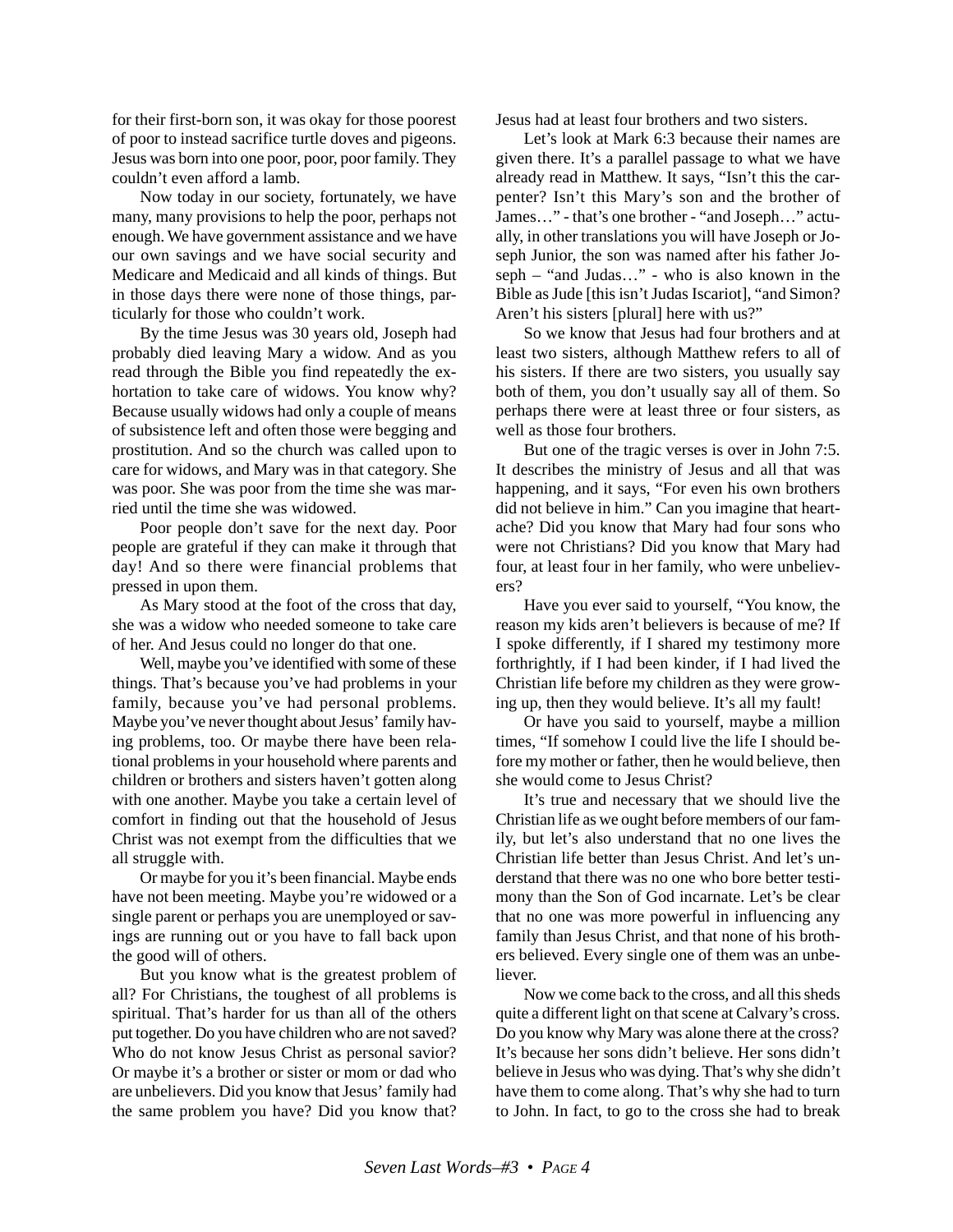with her sons who were of record unbelievers, her sons who were, in all probability, her last likely means of support. For her to go to the cross that day meant that she was taking a stand with her son Jesus. That she believed in him. In all probability that meant that her other four sons would cut off her last means of support.

Imagine an elderly person in our society knowing that going one day to stand at the foot of the cross of Jesus Christ would mean that there would never be another social security check coming and there were no savings, no employment, no means of support.

It wasn't easy.

Do you remember some other words that Jesus said as recorded in Luke 12:51? He said:

*Do you think I came to bring peace on earth? No, I tell you, but division. From now on there will be five in one family divided against each other, three against two and two against three. They will be divided, father against son and son against father, mother against daughter and daughter against mother, mother-in-law against daughter-in-law and daughter-in-law against mother-in-law.*

That day on the cross the eyes of Jesus caught the eyes of Mary and she remembered those words. That prediction had been fulfilled within her own family. And there is one of the hidden meanings of those last words on the cross. That maybe that moment, only Mary and Jesus understood that, like my family and yours, Jesus' family had problems too.

Another hidden meaning is that Jesus' love did not preclude difficulty. Here were the two people whom Jesus loved the most in the world. According

to John 19, most of his friends and supporters have forsaken him; but there were two that came close, Mary his mother and John, the disciple whom he loved. John 19:25 says that they were standing by the cross and, in case that is misunderstood, in verse 26 it says they

were standing near the cross. Now close means close. They were perhaps only feet, maybe inches away from the cross as Jesus hung there, as he bled and agonized and suffered.

Some of us have watched those that we love die, watched those that we love suffer. And so we understand, maybe better than others, what Mary and John saw that day on Calvary's Hill. I am not sure if that is the most difficult or the most difficult thing is to be the one who is suffering and dying and realizing the pain and anguish being caused to those who stand nearby.

Mary had been forewarned, back when she had been a brand new mother, excited with the birth of her son Jesus and still pondering in her heart all the things that had been told to her. She went to the Temple, and there she met an old man that she hadn't known before named Simeon. In Luke chapter 2 we read that he spoke some marvelous words. But right in the midst of the words that he spoke, he had a parenthesis that Mary must have pondered all the more because old Simeon looked her in the eye and said, "And a sword will pierce your own soul too." And that came true. Her soul was pierced as her son died.

All of that is to say that because Jesus loved Mary and because Jesus loved John did not preclude difficulty in their lives. For Mary it was the difficulty of being a virgin mother, of having to explain that to everyone around her. It was the difficulty of poverty, the difficulty of frequent moves, the difficulty of watching her husband die. It was the difficulty of being a single parent in a society where single parents did not have a niche, the difficulty of seeing her son rejected and despised, the difficulty of unbelieving children. And it was the difficulty of watching her Jesus be crucified and die. And so Mary knew what Simeon meant when he said that a sword would pierce her own soul also.

Does that mean that Jesus loved her less because he let her go through all of those difficulties? No. No. Absolutely no! He loved her with a completely perfect love. He loved her. She was his mother. And

*…it was the difficulty of watching her Jesus be crucified and die. And so Mary knew what Simeon meant when he said that a sword would pierce her own soul also.*

it must have been with a greater anguish that we can begin to understand for Jesus to see his mother and his best friend go through these things, but you see his love did not prevent the

difficulty, his love carried her through the difficulty.

And what about you? Have there been times in your Christian life when you have thought that the problems that you face – the problems of pain or of a bad prognosis or of family difficulties or moves or unemployment or the myriad of difficulties that touch your life - are some kind of indication that God loves you less?